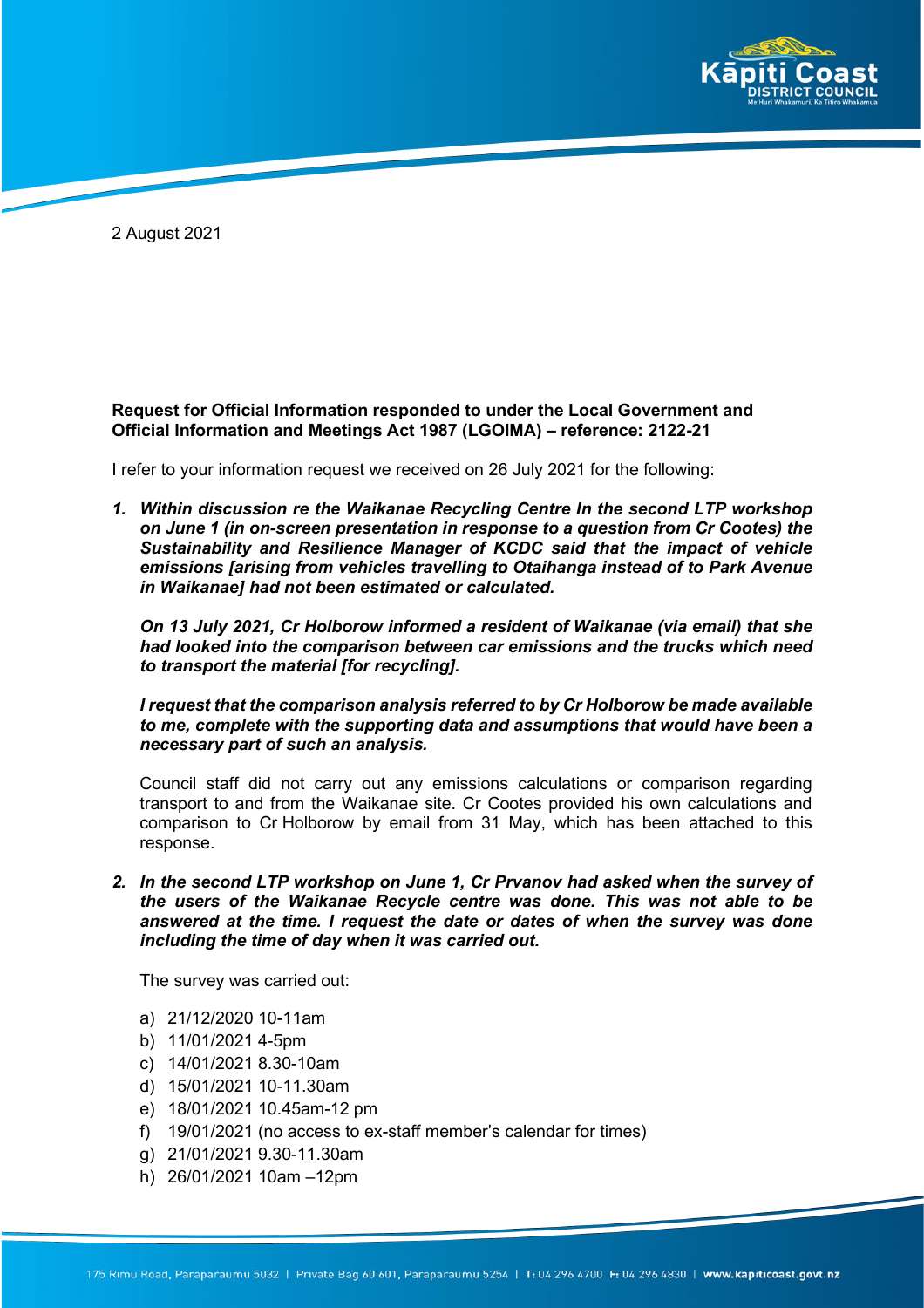- i) 27/01/2021 (no access to ex-staff member's calendar for times)
- j) 28/01/2021 (no access to ex-staff member's calendar for times)

# *3. The questions that were asked in the survey were never made available in the workshops. I request a copy of the survey questions.*

The survey form with the questions that were asked is **attached** to this letter as.

Yours sincerely

Stalen

**Sean Mallon** Group Manager Infrastructure Services Te Kaihautū Ratonga Pakiaka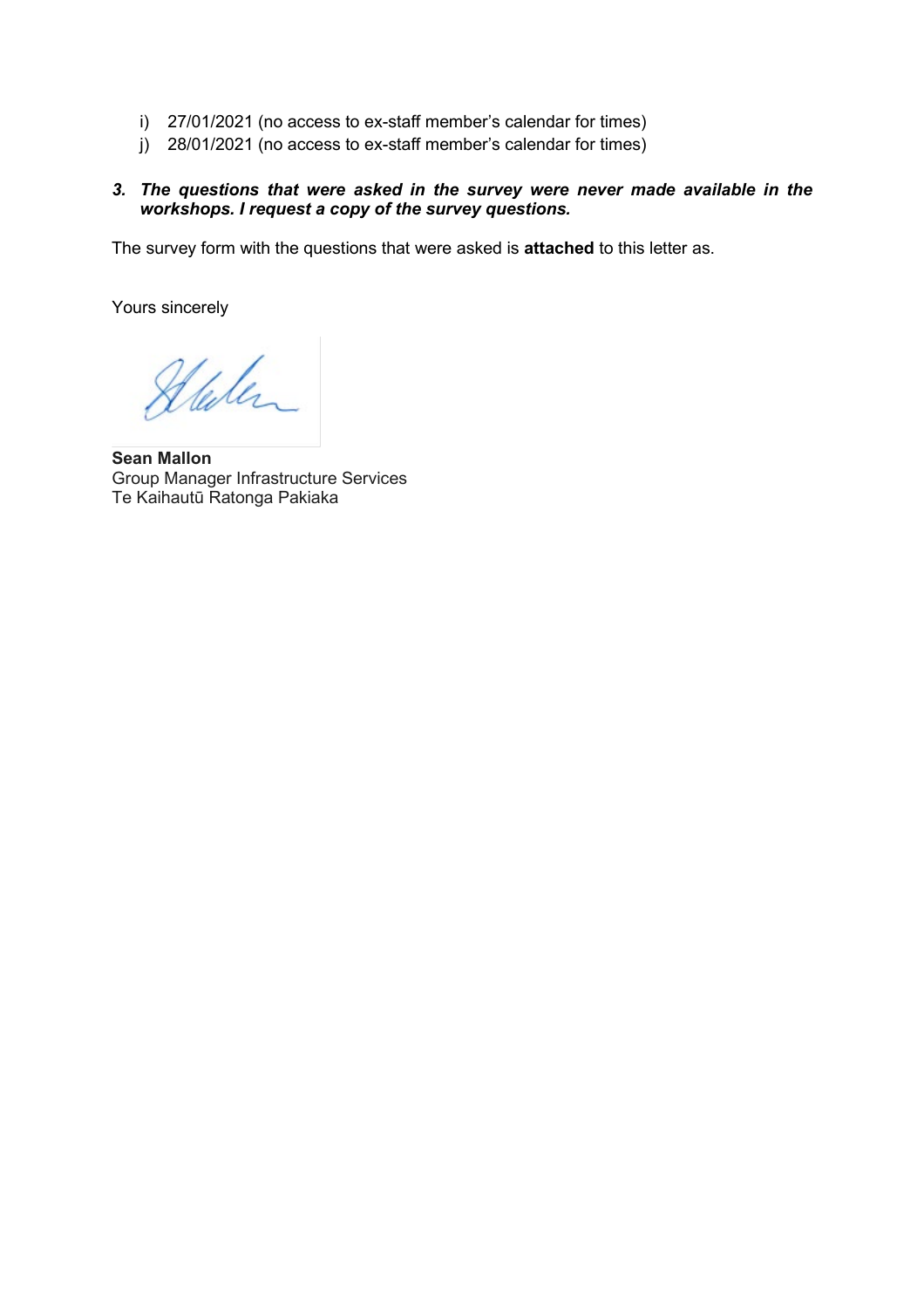**From:** Councillor Janet Holborow <Janet.Holborow@kapiticoast.govt.nz> **Sent:** Friday, July 30, 2021 11:07 PM **To:** Marguerita Harris <marguerita.harris@kapiticoast.govt.nz> **Subject:** Fwd: further information on Waikanae Recycling

Hi Marg This is the information I was referring to in my comment about emissions as requested by Regards Janet

Begin forwarded message:

**From:** Councillor James Cootes <James.Cootes@kapiticoast.govt.nz> **Date:** 31 May 2021 at 10:04:57 AM NZST **Subject: Re: further information on Waikanae Recycling**

Thanks Nienke,

On the emissions I did some calculations over the weekend. Nothings absolute as so many variables, also wasn't sure if we are talking about the smaller Hino truck or the larger Scania that Composting NZ use?

I used Octavius Road, Peka Peka as a reference as it was the street that the lady who spoke to her submissions lived on or around and is probably at the outer edge or worst case scenario.

*The number truck movements to transport recycling from Waikanae to Otaihanga is high all year around; The glass bins (three bins) require about 17.4 empties per month, which is 17.4 return trips*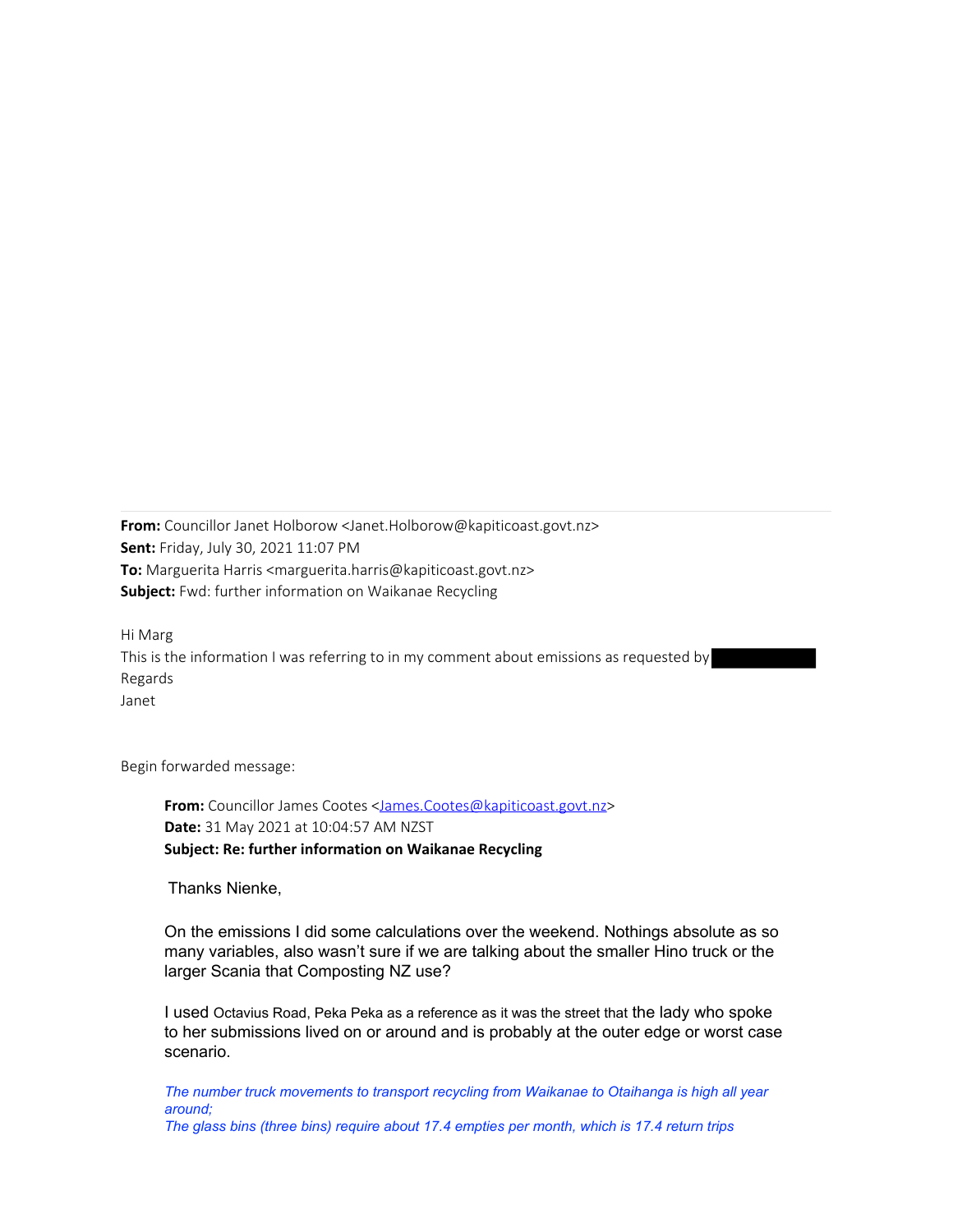*between Waikanae and Otaihanga. The number of bin empties for all recycling (glass, plastics, paper/cardboard) and general waste (illegal dumping) is 32.6 per month, requiring 32.6 return trips over 30 days.*

 $17.4 + 32.6 = 50$  trips per month.

#### **Truck is a 2003 Hino FY**

4,613cc Diesel. 11.96L/100kph

Distance from the Park Eve transfer station to the Otaihanga transfer station is 12.6km return.

#### Calculate CO<sub>2</sub> by mileage:



12.6km trip produces 3.95kg CO2

3.95kg CO2 x 50 return trips (12.6km) = **197.5kg CO2 per month.**

#### **2016 Toyota Corolla**

1,798cc Petrol 6.6L/100kph

9.6km from 84-4 Octavius Road, Peka Peka to the Otaihanga Transfer Station. Or 19.2km return.

#### Calculate CO<sub>2</sub> by mileage:



19.2km (return) trip produces 3.03kg CO2

3.03kg CO2 x 4 (one trip a week) = **12.12 CO2 per month.**

#### **197.5kg CO2 per month (truck) = 65.2 return trips in a car (corolla)**

**\* Note:** The calculations would be different if it the transfer of goods from Park Ave to Otaihanga was using the 2015 Scania R620 truck instead.

Like you said, so many variables to consider, type of car/suv, distance travelled, number of trips, CNZ would still run a truck with greenwaste etc, but there could be emissions benefits if people chose to do the right thing as you reduce trips and consumption. Even more so if you redirected any savings into future climate action.

Hei konā rā,

James Cootes - Ōtaki Ward Councillor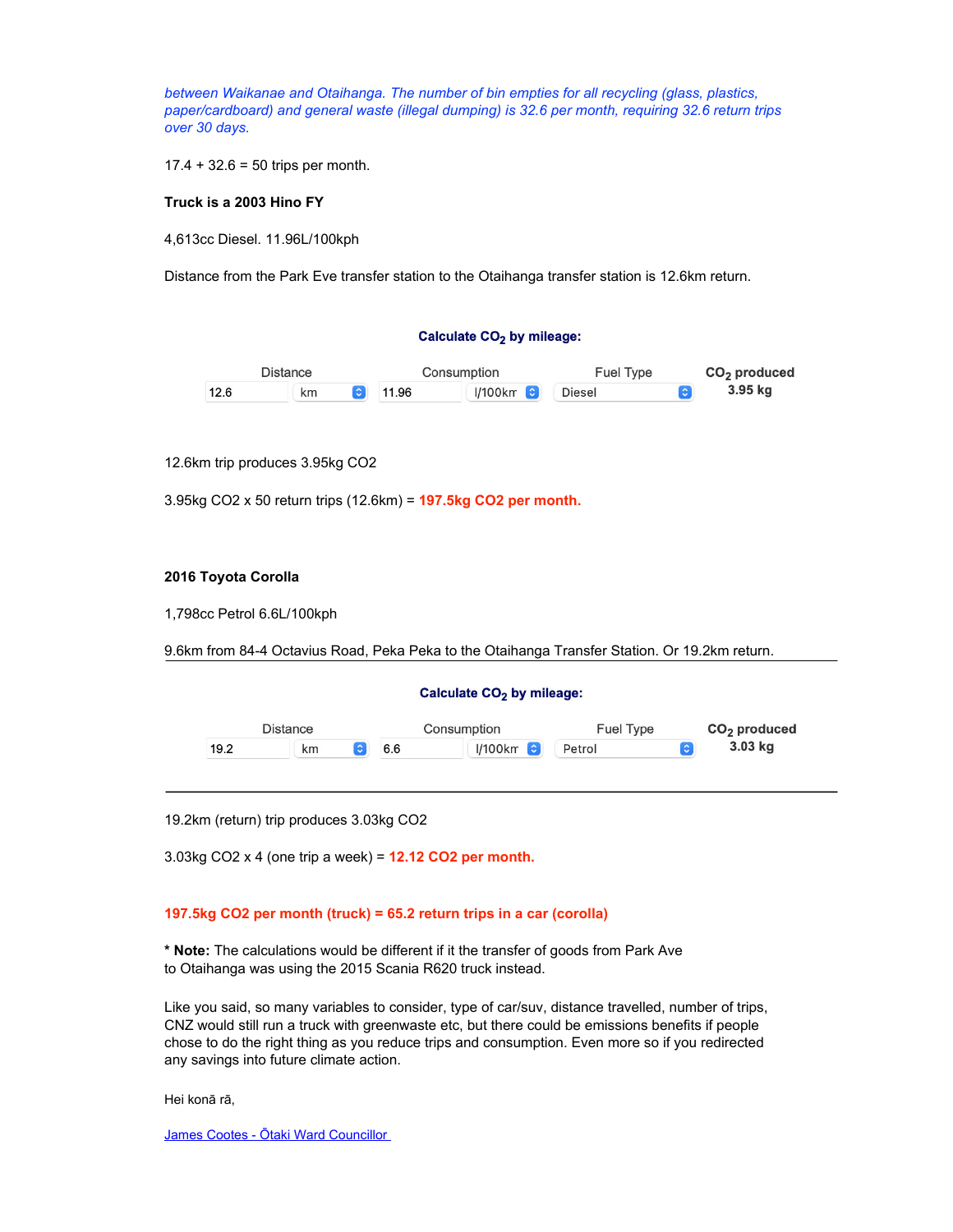Chair Strategy & Operations Transport Portfolio Te Whakaminenga o Kāpiti Elevate Ōtaki https://www.smalltownbigheart.co.nz https://www.facebook.com/SmallTownBigHeartOtaki

Cell: 0274-572346



www.kapiticoast.govt.nz

On 28/05/2021, at 4:51 PM, Nienke Itjeshorst <nienke.itjeshorst@kapiticoast.govt.nz> wrote:

Kia ora,

Councillor Cootes has asked a few questions to further support decision making on the Waikanae Recycling Centre.

Below are the questions and the replies (in red) for your information and consideration.

1. Results/feedback from the survey conducted that showed 70% of residents surveyed already have a service available to them.

Out of 87 surveys taken – 56 users had kerbside recycling (64%) and 31 did not (31%). The 31% will be made up of residents that have minimal waste and choose to not use collection services (they would have to travel with their rubbish bag to Otaihanga), holiday home owners that don't subscribe to collections and rural residents. See below. There is also a percentage of commercial cardboard that is also disposed of at the site.

2. Any idea on the approximate number of residents therefor using this service that have no service available to their property.

| →imay∪v∪ i .pny∽           |                |
|----------------------------|----------------|
| <b>Permanent residence</b> |                |
| Holiday home owners        | 12             |
| Waikanae                   | 40             |
| Rural Waikanae             | $\overline{2}$ |
| Waikanae Beach             | 23             |
| Otaki                      |                |
| Peka Peka                  |                |
| Te Horo                    |                |
| Did not answer             |                |

# $\epsilon$ image $001$ .png>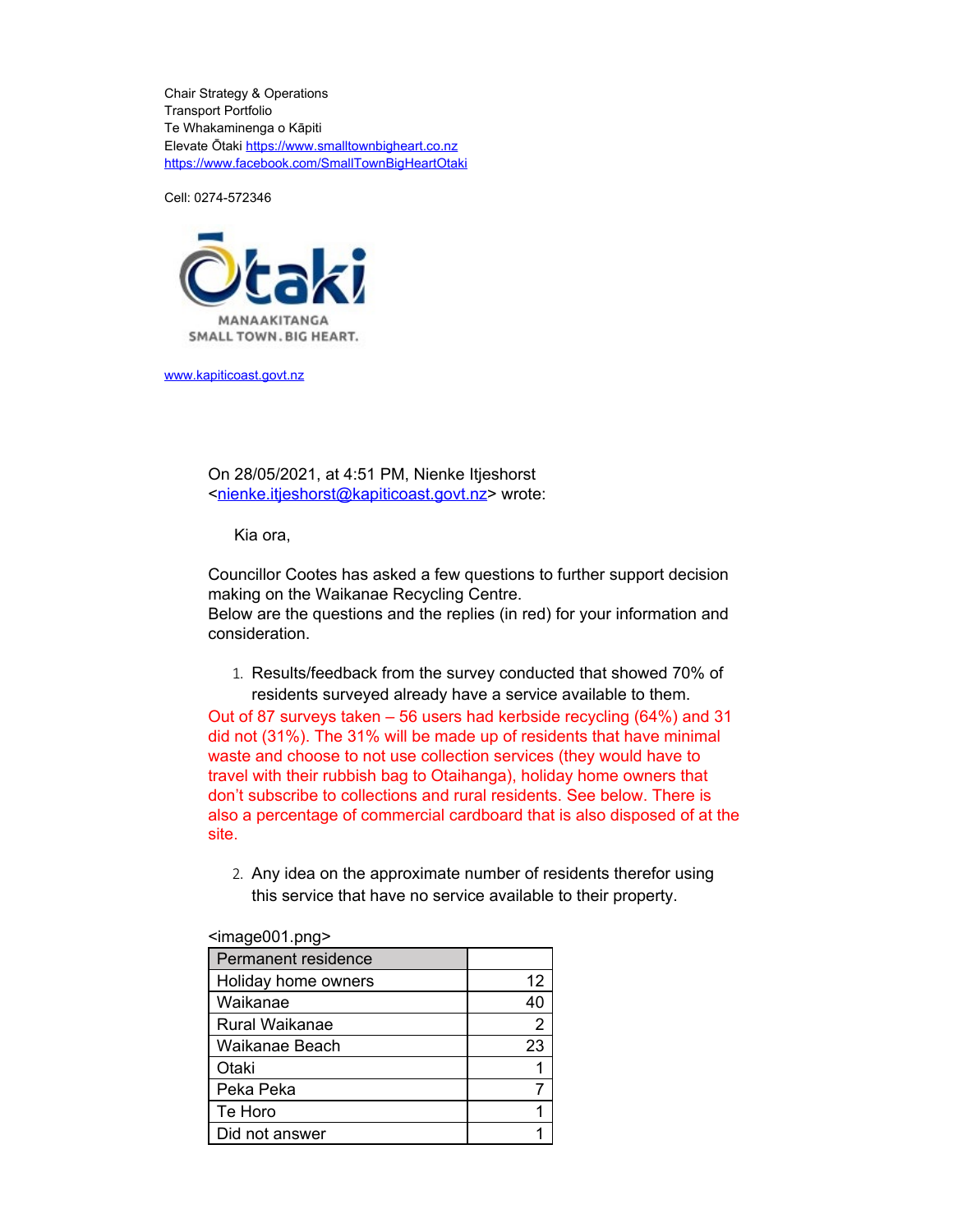**From:** Councillor James Cootes <James.Cootes@kapiticoast.govt.nz> **Sent:** Monday, 31 May 2021 10:05 am **To:** Nienke Itjeshorst <nienke.itjeshorst@kapiticoast.govt.nz> **Cc:** Sean Mallon <sean.mallon@kapiticoast.govt.nz>; Councillor Janet Holborow <Janet.Holborow@kapiticoast.govt.nz> **Subject:** Re: further information on Waikanae Recycling

Thanks Nienke,

On the emissions I did some calculations over the weekend. Nothings absolute as so many variables, also wasn't sure if we are talking about the smaller Hino truck or the larger Scania that Composting NZ use?

I used Octavius Road, Peka Peka as a reference as it was the street that the lady who spoke to her submissions lived on or around and is probably at the outer edge or worst case scenario.

*The number truck movements to transport recycling from Waikanae to Otaihanga is high all year around; The glass bins (three bins) require about 17.4 empties per month, which is 17.4 return trips between Waikanae and Otaihanga. The number of bin empties for all recycling (glass, plastics, paper/cardboard) and general waste (illegal dumping) is 32.6 per month, requiring 32.6 return trips over 30 days.*

 $17.4 + 32.6 = 50$  trips per month.

## **Truck is a 2003 Hino FY**

4,613cc Diesel. 11.96L/100kph

Distance from the Park Eve transfer station to the Otaihanga transfer station is 12.6km return.

## Calculate CO<sub>2</sub> by mileage:



12.6km trip produces 3.95kg CO2

3.95kg CO2 x 50 return trips (12.6km) = **197.5kg CO2 per month.**

## **2016 Toyota Corolla**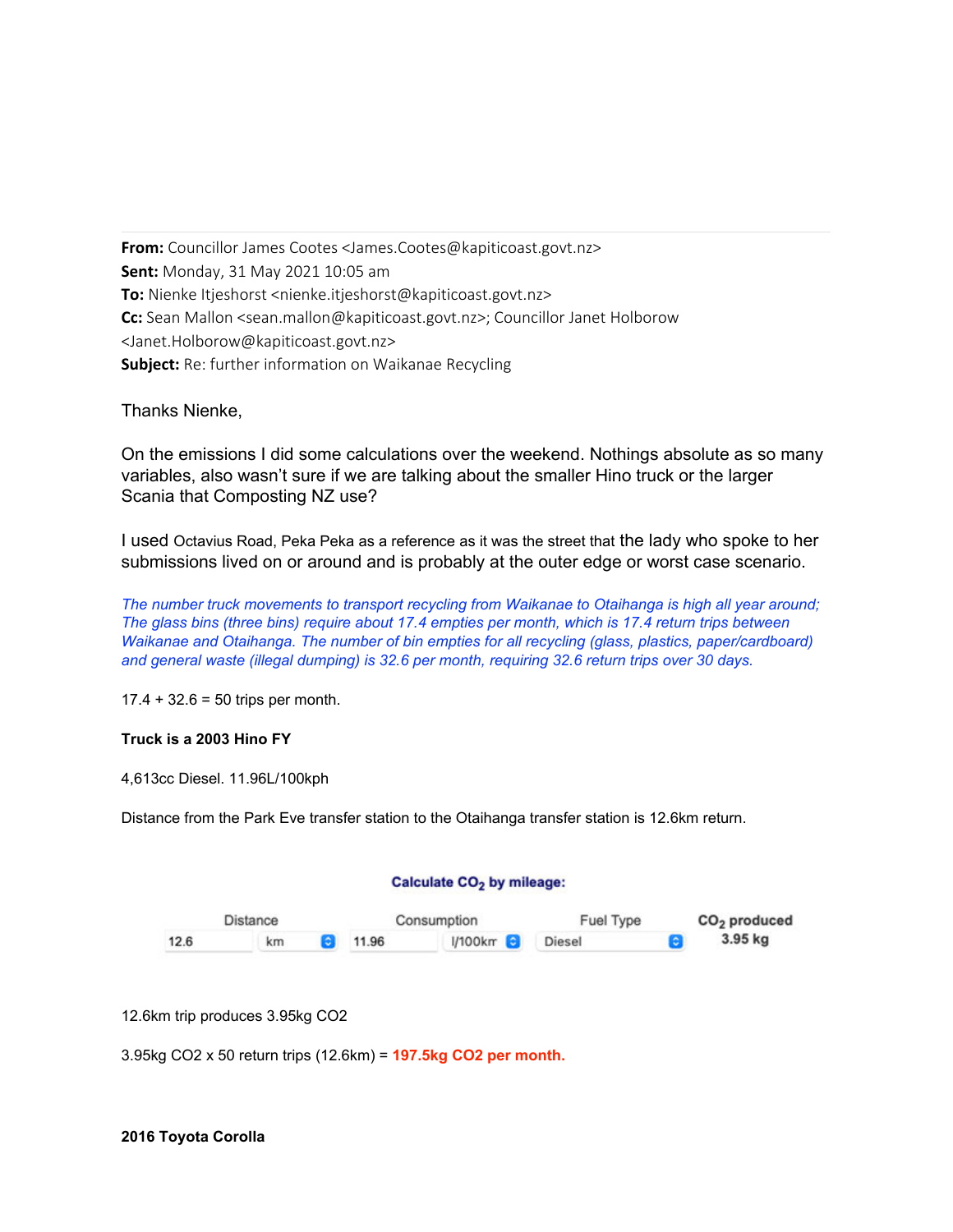## 1,798cc Petrol 6.6L/100kph

9.6km from 84-4 Octavius Road, Peka Peka to the Otaihanga Transfer Station. Or 19.2km return.



19.2km (return) trip produces 3.03kg CO2

3.03kg CO2 x 4 (one trip a week) = **12.12 CO2 per month.**

#### **197.5kg CO2 per month (truck) = 65.2 return trips in a car (corolla)**

**\* Note:** The calculations would be different if it the transfer of goods from Park Ave to Otaihanga was using the 2015 Scania R620 truck instead.

Like you said, so many variables to consider, type of car/suv, distance travelled, number of trips, CNZ would still run a truck with greenwaste etc, but there could be emissions benefits if people chose to do the right thing as you reduce trips and consumption. Even more so if you redirected any savings into future climate action.

Hei konā rā,

James Cootes - Ōtaki Ward Councillor Chair Strategy & Operations Transport Portfolio Te Whakaminenga o Kāpiti Elevate Ōtaki https://www.smalltownbigheart.co.nz https://www.facebook.com/SmallTownBigHeartOtaki

Cell: 0274-572346



www.kapiticoast.govt.nz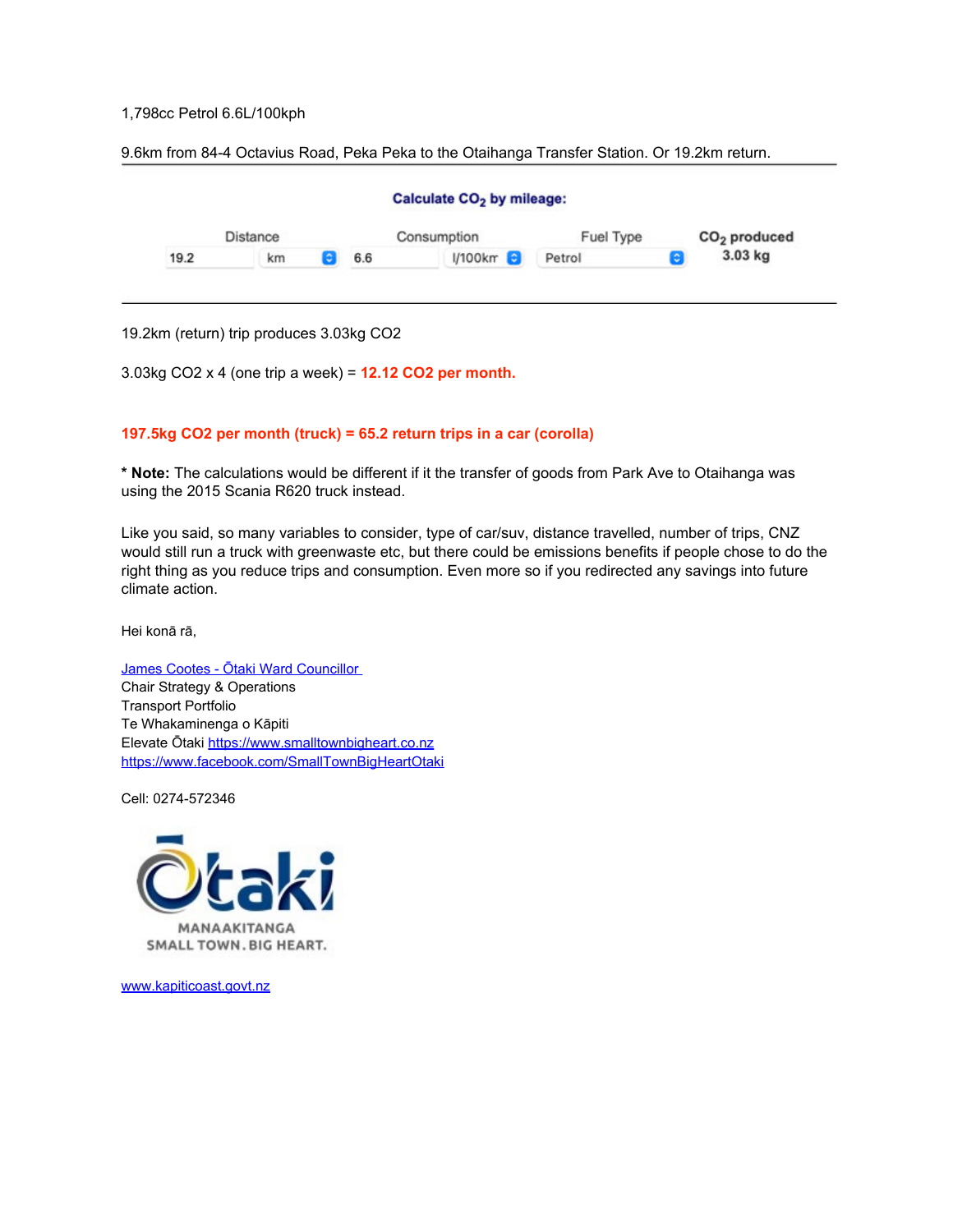This graph is based on the question in the survey that asked users where they live. The largest portion of users live in Waikanae or Waikanae Beach where kerbside collections are provided.

It shows quite clearly that the users that don't have kerbside collections are mainly holiday home owners. They usually take their general rubbish back to where they live during the week.

Rural areas that don't have collections adjoining Waikanae would be in the Reikorangi area and at the end of Huia street.

The % of rural resident that use Waikanae is small (only 2 out of 87 asked), and reason for that will likely be that they have to travel to Otaihanga anyway to drop off their general waste bags so they also recycle at Otaihanga. For residents from Reikorangi and the end of Huia Street, Otaihanga is closer than the Waikanae site at Park Av. Some residents from Peka Peka use the drop off, but the Peka Peka area is included in the urban collection area so their situation is the same as for Waikanae Beach and Waikanae residents.

It's up to collectors to decide if they provide rural residents with collections, under the licence they are required to provide collections in the urban area. That urban collection area has grown steadily over the years and now includes the whole of the Peka Peka area and Sandown Road subdivision in Te Horo for example. As part of licence reviews the areas are discussed and usually extended. Outside the mapped areas under the licence, the collectors can say yes or no when asked by residents, which they will decided on cost efficiency (how many bins to collect in x kms).

3. based on the number of residents in question 2 (if you have it) what would the subsidy be per resident as per Waynes comments?

I can't really provide this value sorry as not sure how to pull this together. But as per above, the number of rural users is low (only 2 out of 87) as they live closer to Otaihanga.

We don't have exact household numbers for the Reikorangi area, as Reikorangi data are included in the Maungakotukukotuku area. We know that 486 people live in this area.

For holiday home owners (12 out of 87): there are 738 unoccupied homes in Waikanae Beach (660) and Peka Peka (78). Many of these are likely to be holiday homes.

Overall it can be said that the district is subsidising a very low number of households that either choose to not have kerbside collections (holiday homes in the urban areas) or that live outside the collection area. The local collectors do provide a range of options for holiday home owners, a pay as you put out fee for example. You only pay when you ring up that you put a bin out. In the urban area that includes recycling.

4. At the current annual cost of operating the facility I'm assuming there would be inflation adjusted costs moving forward? If so would are the longer term costs of the decision to keep it in? For example in years 2-5? Would it increase year on year, therefor the rates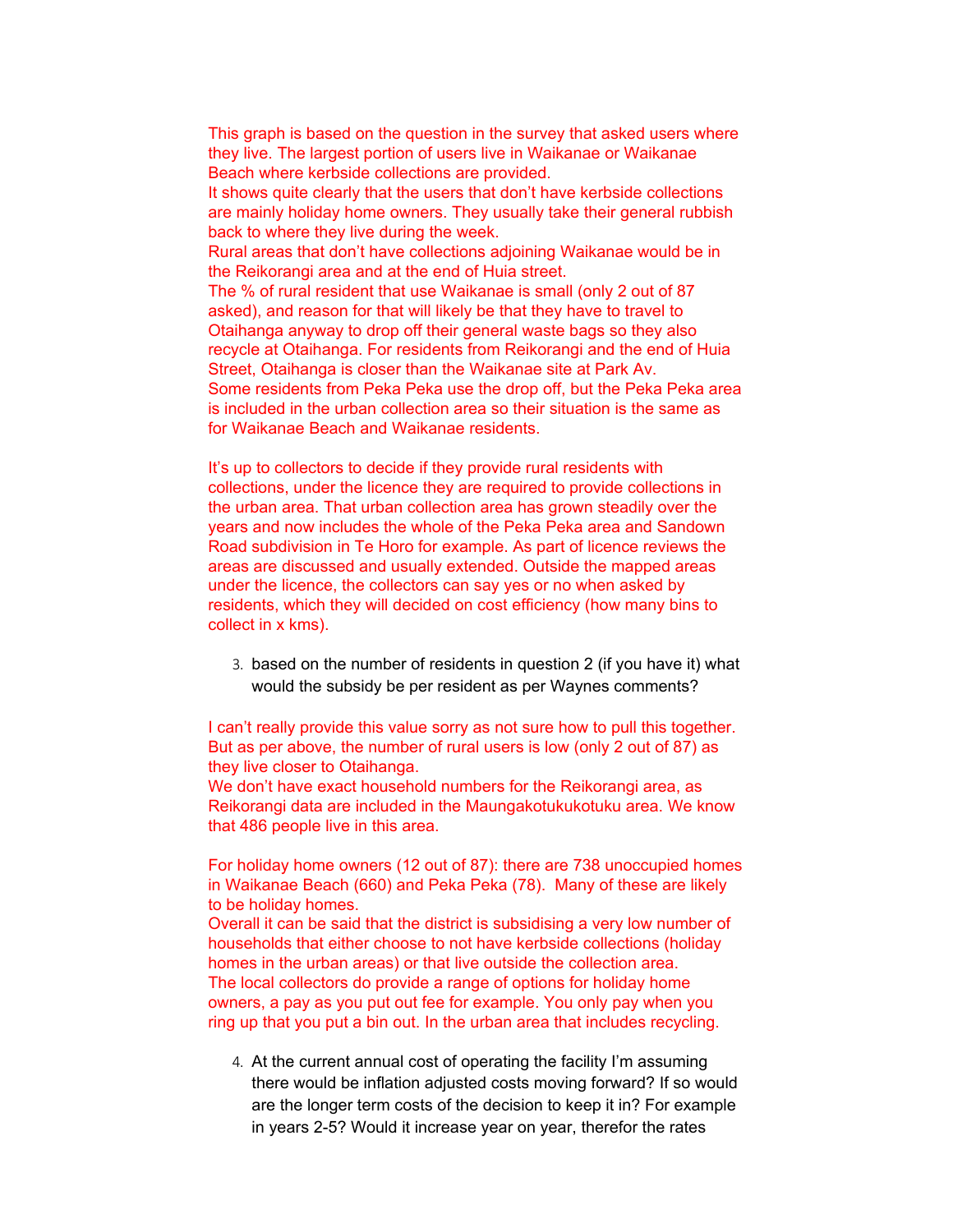impact compounds?

The transport cost increase was the biggest increase in the past three years. In a 12 month operation contract usually CPI is not included but if you renewed or extended than yes, CPI would usually be applied to staff cost and transport cost.

This would mean that yes, operational cost would increase every year like for all our operational services as costs go up.A large change like the transport cost increase as a result of different provider (only one available in Kapiti) is something that the budget would not cover.

The other potential risk is that now the operators know the Council will not close this facility, regardless of cost, we will see transport cost and operating costs increase again.

5) Are you able to show the total annual cost in dollars and rates. Then below that the potential revenue if leased and rates impact.

<image002.png>

In the 19/20 year \$111k around 0.16% of rates In the current financial year the forecast is the same as for last year, \$111k, resulting is similar rates impact

As the Waikanae site is not a site that rates well in the sense of outlay, amenities or staff buildings and we would push maintenance costs onto the Lessee, that would mean that a rough estimate of a lease fee could probably be around \$10,000 max. This would create an offset of 0.015% on rates. The lease would have to be around \$30k to get an offset of 0.01% which for this site is not very likely. As per above I expect operators may look to further increase operational costs as well.

5. I'm assuming there are emission costs of vehicles traveling further to Otaihanga, but equally there will be emissions savings from a truck not have to do repeated trips from Park Ave to Otaihanga. Any comments on this? Is there any way to estimate the comparison in emissions?

We have not estimated or calculated the emissions impact of this change as it's not possible to make assumptions on how people's behaviour will change. Closure would likely result in urban residents (the majority of users) starting to use their kerbside bins more than they do now, rather than driving on a special trip to Otaihanga. Usually people will combine the trip to Otaihanga with other errands in Paraparaumu. Holiday home owners already travel out of Waikanae past Otaihanga most likely on their way home or use their recycling bin at home. Rural residents already travel to Otaihanga for general rubbish which is less kms than to Waikanae site.

The number truck movements to transport recycling from Waikanae to Otaihanga is high all year around;

The glass bins (three bins) require about 17.4 empties per month, which is 17.4 return trips between Waikanae and Otaihanga. The number of bin empties for all recycling (glass, plastics, paper/cardboard) and general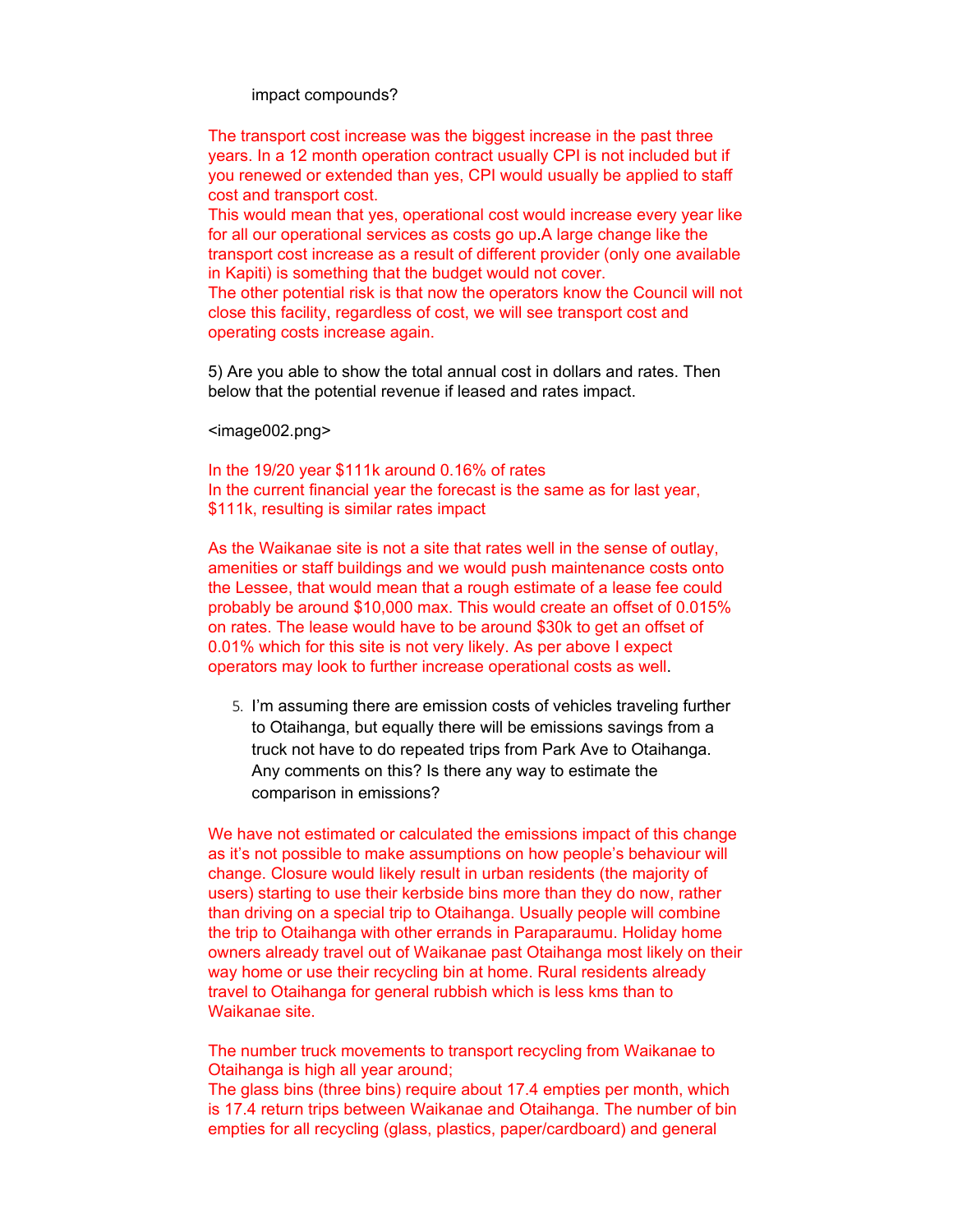waste (illegal dumping) is 32.6 per month, requiring 32.6 return trips over 30 days. I can't provide the emissions for this or an estimate at the moment (if at all).

Ngā mihi,

## **Nienke Itjeshorst** Sustainability & Resilience Manager

Tel 04 296 4687 Mobile 027 5555 687

<image003.png> <image004.png> www.kapiticoast.govt.nz

<image005.png>